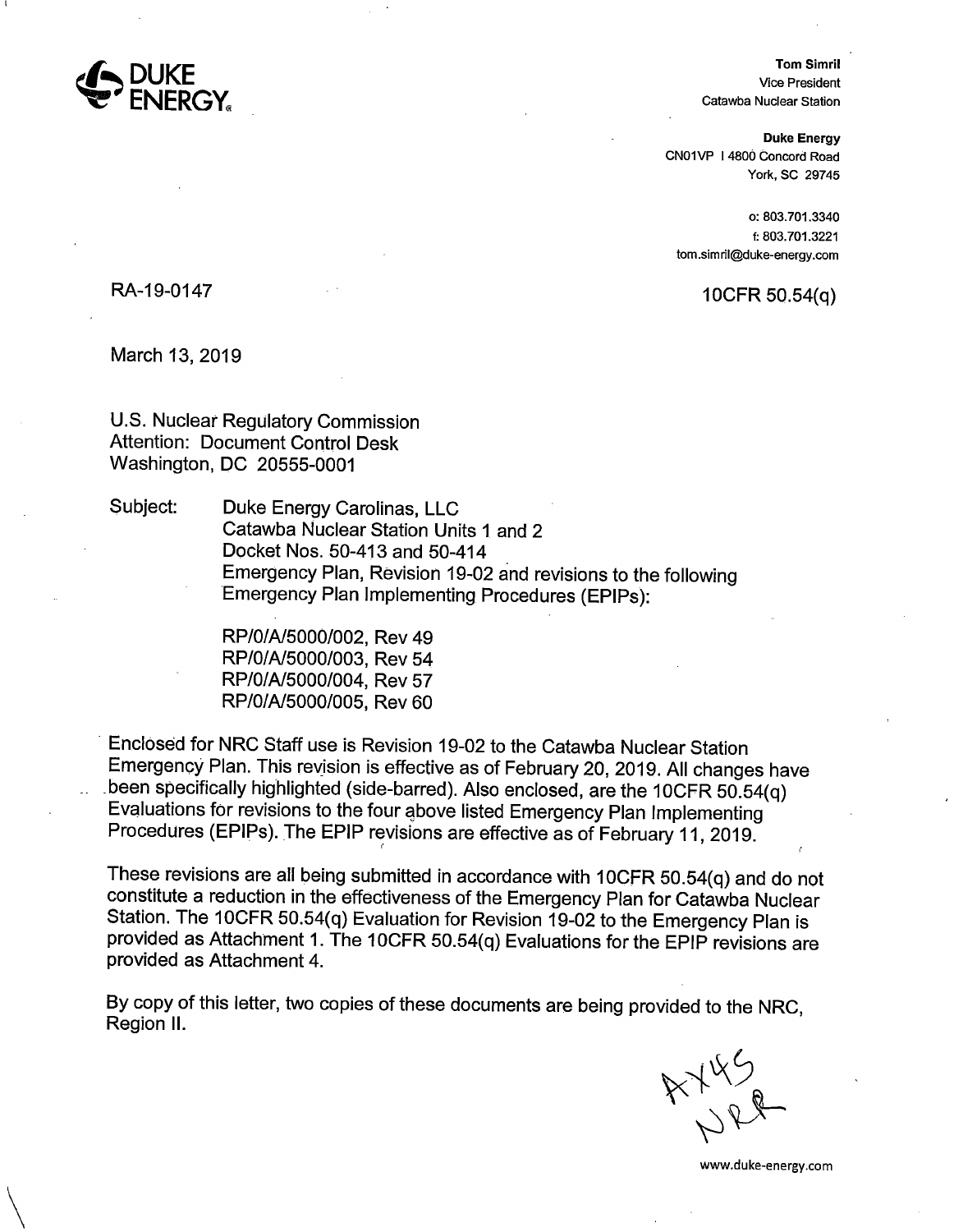Catawba Nuclear Station E-Plan Revision 19-02 RA-19-0147 March 13, 2019 Page 2

If there are any questions, please contact Staci White at 803-701-5191.

Sincerely,

 $m($  $Tom \in$ ~

Tom Simril Vice President, Catawba Nuclear Station

Attachments: 1. Emergency Plan 10CFR 50.54(q) Evaluation and screen

- 2. Plan Update Instructions
- 3. Emergency Plan Revision 19-02
- 4. EPIP 10CFR 50.54(q) Evaluations and screens